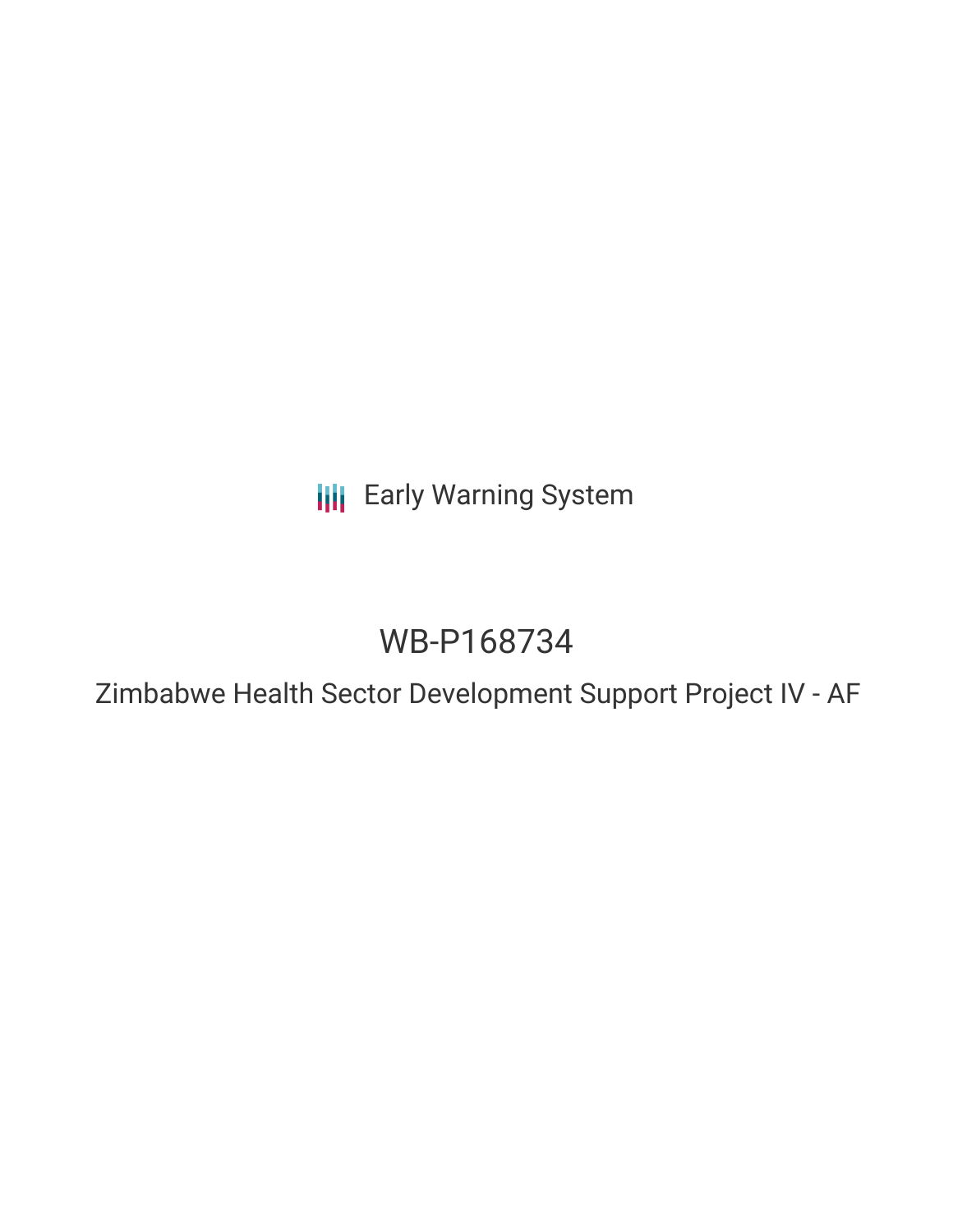

## **Quick Facts**

| <b>Countries</b>              | Zimbabwe                    |
|-------------------------------|-----------------------------|
| <b>Financial Institutions</b> | World Bank (WB)             |
| <b>Status</b>                 | Approved                    |
| <b>Bank Risk Rating</b>       | B                           |
| <b>Voting Date</b>            | 2018-12-14                  |
| <b>Borrower</b>               | Government of Zimbabwe      |
| <b>Sectors</b>                | <b>Education and Health</b> |
| <b>Investment Type(s)</b>     | <b>Advisory Services</b>    |
| <b>Project Cost (USD)</b>     | \$10.20 million             |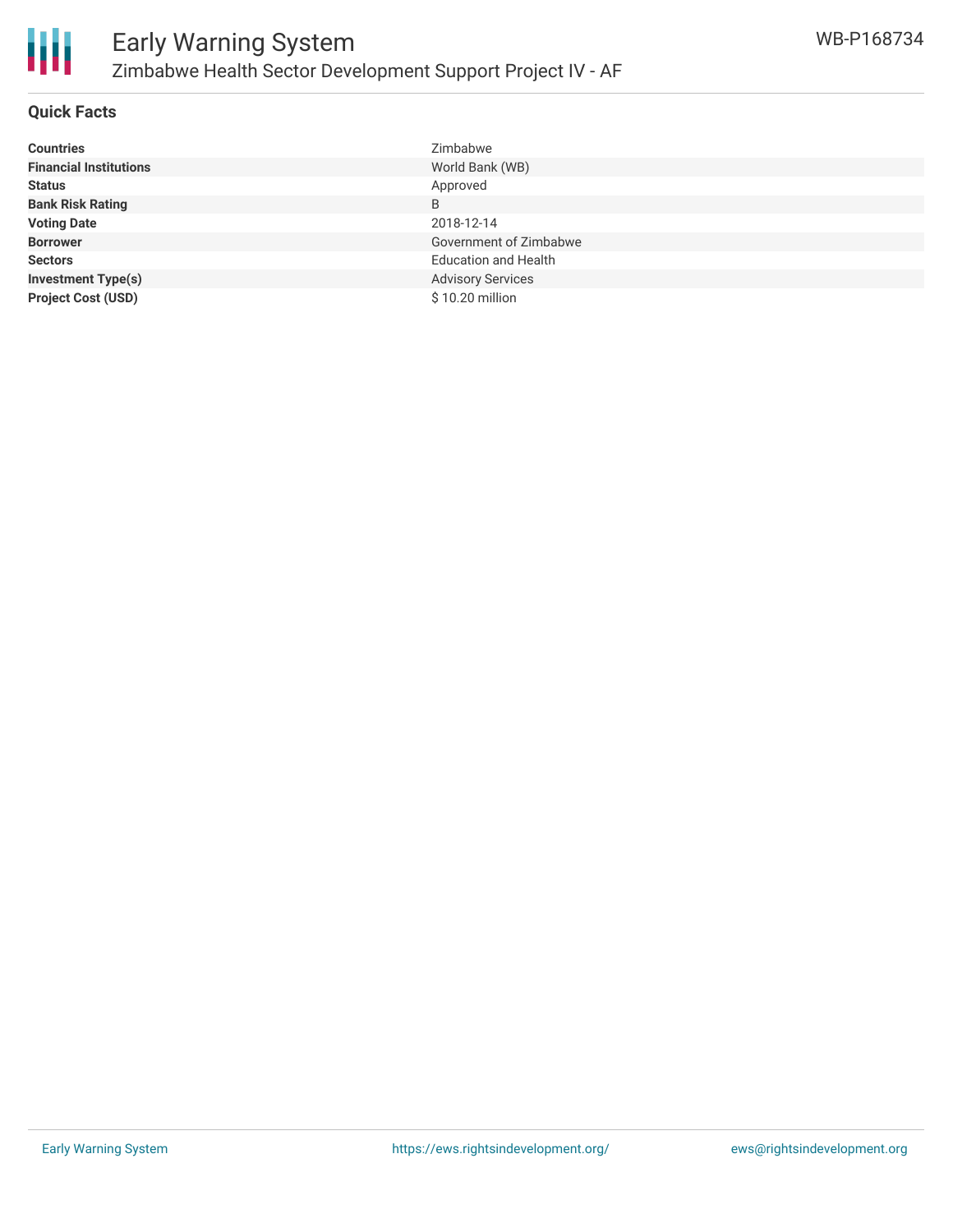# **Project Description**

#### Original PDO

The Project Development Objective (PDO) is to increase coverage of key maternal and child health interventions in targeted rural districts consistent with the Recipient's ongoing health initiatives.

#### Current PDO

The proposed PDO is to increase coverage and quality of key MCH services in targeted rural and urban districts and strengthen institutional capacity for RBF contract management, consistent with the Recipients' ongoing health initiatives.

Given Zimbabwe's fragile state context, the HSDS Project has proven to be an effective mechanism for reaching poor populations with a package of priority services with a focus on MCH. The project enables financing to flow directly to front-line service providers while increasing accountability for performance and for financial resources by health providers in rural areas and low-income urban and periurban areas. In addition, the project directly strengthens health system planning and management

capacity at decentralized levels. The HSDSP has thus made key contributions to the wider Zimbabwe health system. These contributions are referenced in the Budget Strategy Papers and Budget Statements of the Ministry of Finance and Economic Development (MOFED) and include: (a) Increased accountability for results and quality, particularly at health facilities and within their catchment area communities; (b) improved accuracy and timely reporting of health service delivery data by health facilities due to RBF penalties and rewards; (c) Increased health facility supervision by District Health Executives (DHEs) and Provincial Health Executives (PHEs), which the quarterly RBF grants enabled; (d) Strengthened planning and utilization of resources at the health facility level through support provided by RBF for planning and

prioritization of funding received; and (e) Enhanced community participation through health center committees (HCCs).

The proposed AF aims to bridge the US\$3.0 million financing gap need to further institutionalize RBF and will continue to support the three original components of the parent project. These three components are: Component 1: Delivery of Packages of Key Maternal, Child and Other Related Health Services; Component 2: Management and Capacity Building in RBF; and Component 3: Monitoring and Verification of Results. Specifically, the proposed AF will support the following activities listed below,

including additional quality improvement innovation and institutional strengthening activities:

- i. System improvements, including TA to support RBF institutionalization related to policy, procurement, public finance management, information systems, monitoring and evaluation, and the RBF quality component
- ii. Consultant staffing costs to support the MOHCC, while steps are taken to create regular staff positions within the Government structure
- iii. The urban vouchers program and the pay-for-quality mechanism that supports ultrapoor households in urban areas
- iv. Operational costs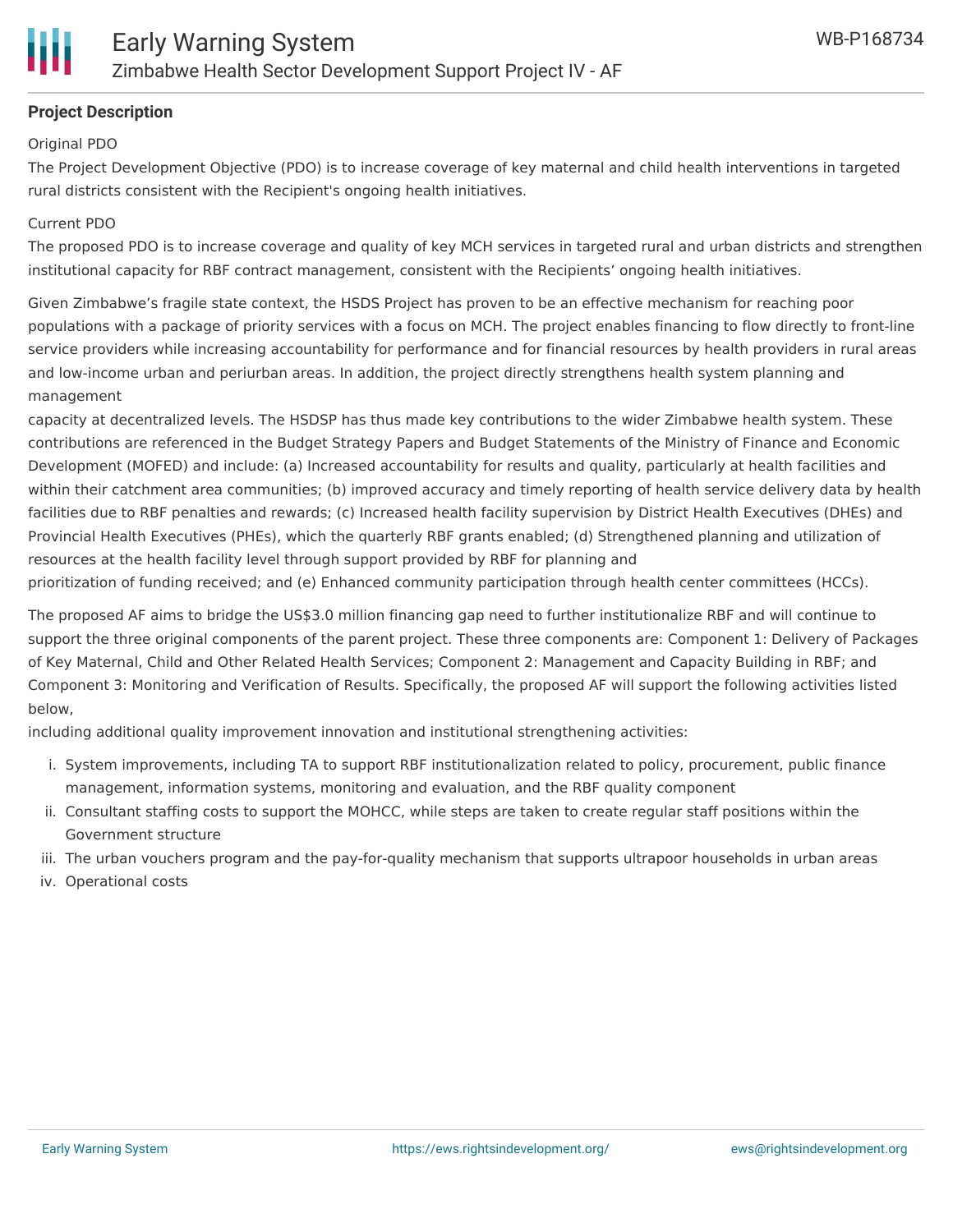

# **Investment Description**

World Bank (WB)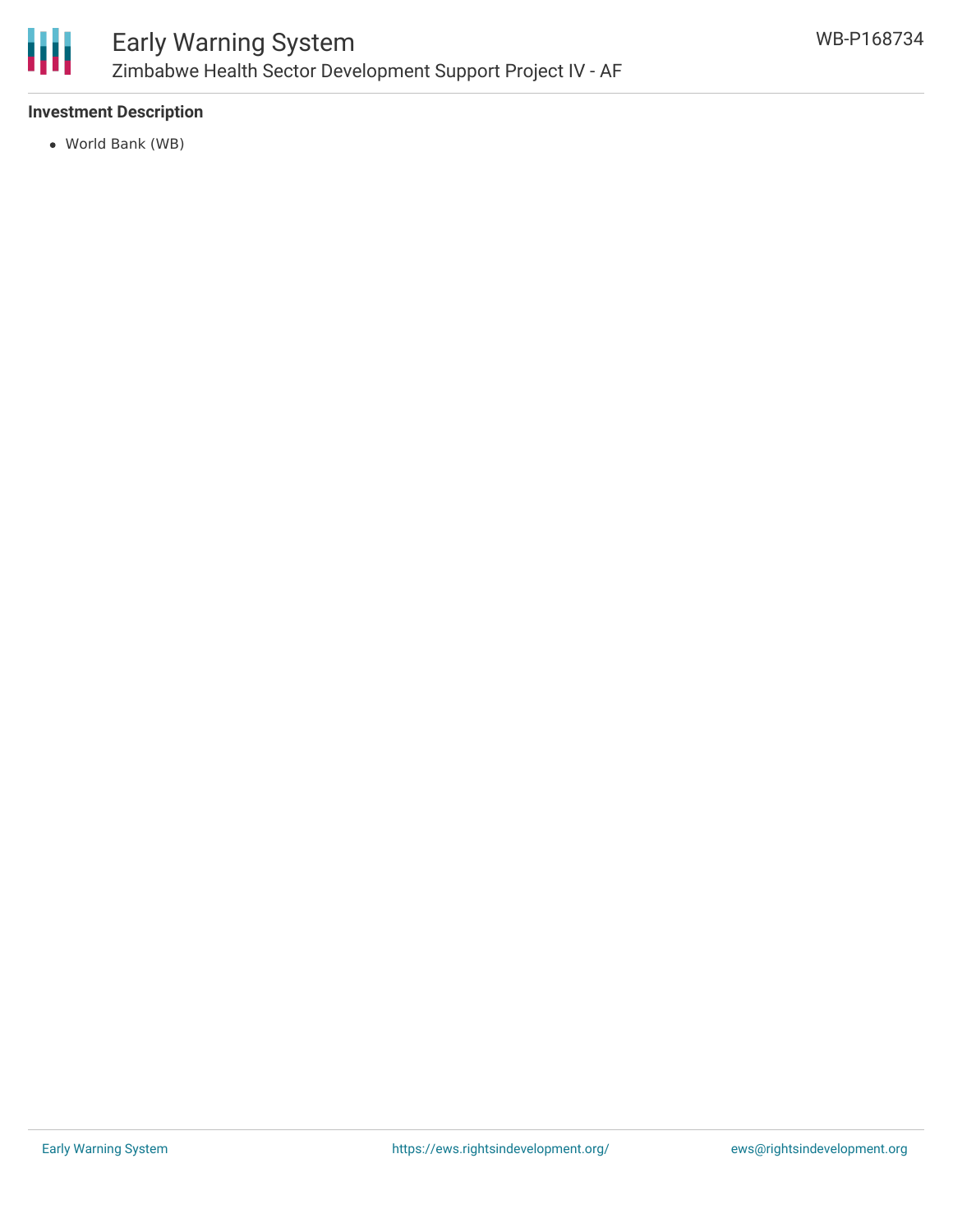

## **Contact Information**

**World Bank:**

Christine Lao Pena Senior Human Development Economist

#### **Borrower:**

Ministry of Finance, Department of International Cooperation Mr. George T. Guvamatanga Permanet Secretary, Finance & Economic Development [mmakuwz@gmail.com](mailto:mmakuwz@gmail.com)

Government of Zimbabwe Brigadier General Dr. Gerald Gwinji Permanent Secretary

**Implementing Agency:** Stichting Cordaid Ms. Inge Barmentlo Manager for Health Care [Inge.Barmentlo@cordaid.org](mailto:Inge.Barmentlo@cordaid.org)

#### **ACCOUNTABILITY MECHANISM OF WORLD BANK**

The World Bank Inspection Panel is the independent complaint mechanism and fact-finding body for people who believe they are likely to be, or have been, adversely affected by a World Bank-financed project. If you submit a complaint to the Inspection Panel, they may investigate to assess whether the World Bank is following its own policies and procedures for preventing harm to people or the environment. You can contact the Inspection Panel or submit a complaint by emailing ipanel@worldbank.org. You can learn more about the Inspection Panel and how to file a complaint at: http://ewebapps.worldbank.org/apps/ip/Pages/Home.aspx.